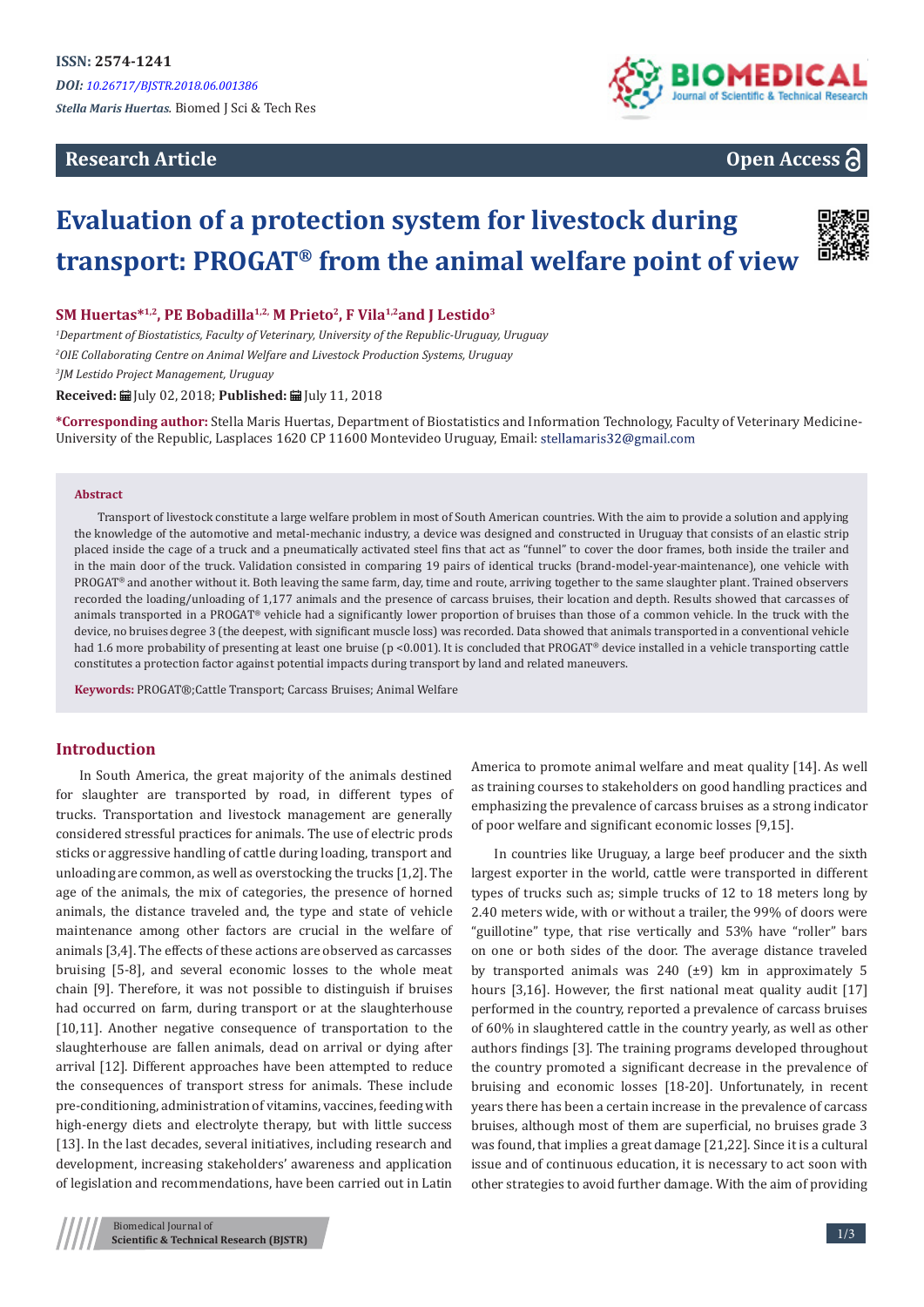a solution to this global problem and applying the knowledge of the automotive and metal-mechanic industry, an original device was designed and constructed in the country, to be placed inside the truck and at the main door to protect animals against sharp edges and/or protrusions that could harm them. This device has been called PROGAT® and there are none with these characteristics in the country or in the region.The objective of the present study was to evaluate this device located inside the transport vehicles, from the animal welfare point of view, through the effect on the reduction of carcass bruises.

## **Materials & Methods**

The study was conducted in Uruguay, South American country during the last months of 2017. Uruguayan livestock is around 12 million beef cattle heads, mainly of European breeds (Hereford and Angus and their crosses).The PROGAT® consisted of an elastic band placed inside the truck's cage and steel fins that function as "funnel" that are activated pneumatically to cover the door frames, both inside the cage as in the main door of a truck. The system is operated by the truck driver and easily washable with water under pressure. For the purposes of the evaluation, two identical vehicles were arranged for cattle transport (truck brand Mercedes Benz, model L 1621/59 of year 1996. Semi-trailer of two axes, brand WFA, internal measures of 14.92 and by 2.49 meters, internal surface of 37.20m2, with a fixed panel with a door of 6.53 meters guillotine type and, year of manufacture of 1995), one with the PROGAT® device installed inside it and the other truck without it. Beef cattle with similar characteristics (breed, age and, weight) were transported in the pairs of trucks from different farms, the same day, time and route, to 4 slaughterhouses throughout the country.

#### **Sample size and statistical analysis**

The estimated sample size was at least 15 trips composed of 2 trucks each (control and treated) with 35 animals each truck (although this depends on the weight of the animals), with a significance level of 0.05 (5%). For the statistical analysis of the data, the truck will be considered the primary unit of sampling and a model with a conditional logistic regression routine for paired data will be used. All data will be analyzed using the statistical package STATA version 14. All observations of the loading and unloading characteristics and bruises at the slaughter plant were performed by pairs of observers previously trained, according to Huertas [3,10]. Observations to record carcass bruises were blind (without knowing to which truck the animals belonged) to keep impartiality.

#### **Results & Discussion**

During October to December of 2017; 19 pairs of loads were delivered (n=38) from different farms, one with the PROGAT® device installed and one without it. The average distance traveled was 256,6 km (from 30 to 645 km), that matches with previous findings in the country [3,17,24]. At the unloading at the slaughterhouse, the device most used to move animals was the flag in almost all cases (94.44%), only in two trips a stickwere used as a secondary device, and in one case an electric prod was used. It should be noted that the same two drivers, already trained, were the ones who unload

animals at the plants. These results are in the line of those found by Huertas [24] where more flags are used in comparison with 2010 [3]. While, in the loading at the farms, the flag was used in 50% of the cases followed by electric cattle prods 11%, sticks 5.6% and, shouts 5.6%, there was also an increase in the use of the flag in comparison with previous years [3].

The transported categories were mostly steers in 72.7% (856), cows in 14.6% (172) and the other categories in 12.7% (149); finding mixtures of categories in 3% of trips. According to Broom [5], mixing animals of different origins promotes fighting and increases bruising due to the resultant social interaction, at this point an improvement was observed in the present study, maybe due to the training programs and more awareness of animal welfare. As expected, the main breeds were the British (Hereford, Angus and their crosses) in 89% of the cases, followed in much smaller proportion by the zebu like breeds (5.8%) and dairy cattle (5.4%). At least one animal with horns was found in 88.4% of the loads evaluated, something more than previous results [3].

#### **Carcass bruising**

From 2,354 half beef cattle carcasses observed, 60.0% (1,412) had at least one injury, considering here those who had two, three, four and more injuries, these results match with those found previously (3,22,23,24).

Of the injured half carcasses, those transported in PROGAT® vehicle presented 8,2% less bruises than the ones transported in conventional truck, being differences statistically significant (p <0.001). Bruises located at the butt zone (the most commercial valued cuts) were 5% less and those at the rib zone were 6% less in animal carcasses of transported by truck with PROGAT® than in the other. These results imply an improvement in the welfare of animals and a potential saving of money according findings reported by INIA [23].

#### **Localization and depth of bruises**

As for the depth of bruises, there were fewer grade 2 and no grade 3 bruises in carcasses of animals transported in a vehicle with PROGAT® compared to the common one ( $p$  <0.05). This fact is important since these bruises imply a great carcass damage (muscle and bone), meaning a bad animal welfare and great economic losses [10].

Although the proportion of degree 1 bruises (superficial, eliminated with the carcass dressing) was high in both treatments (90%), there may have been some overvaluation by the observers, as found by Strappini [25]. A Student t test was performed for paired data comparing the average number of injuries per animal according to the type of truck. The average of injuries/animal/trip was for the common truck of 1.1, while for the truck PROGAT® of 0.88, these differences being statistically significant ( $p = 0.0041$ ).

## **Conclusion**

Animals transported in conventional vehicles have 1.62 more probability of result with at least one traumatic lesion (contusion, bruising) compared to those transported by truck with PROGAT® (p<0.001). Despite carcass bruising might be diminished by